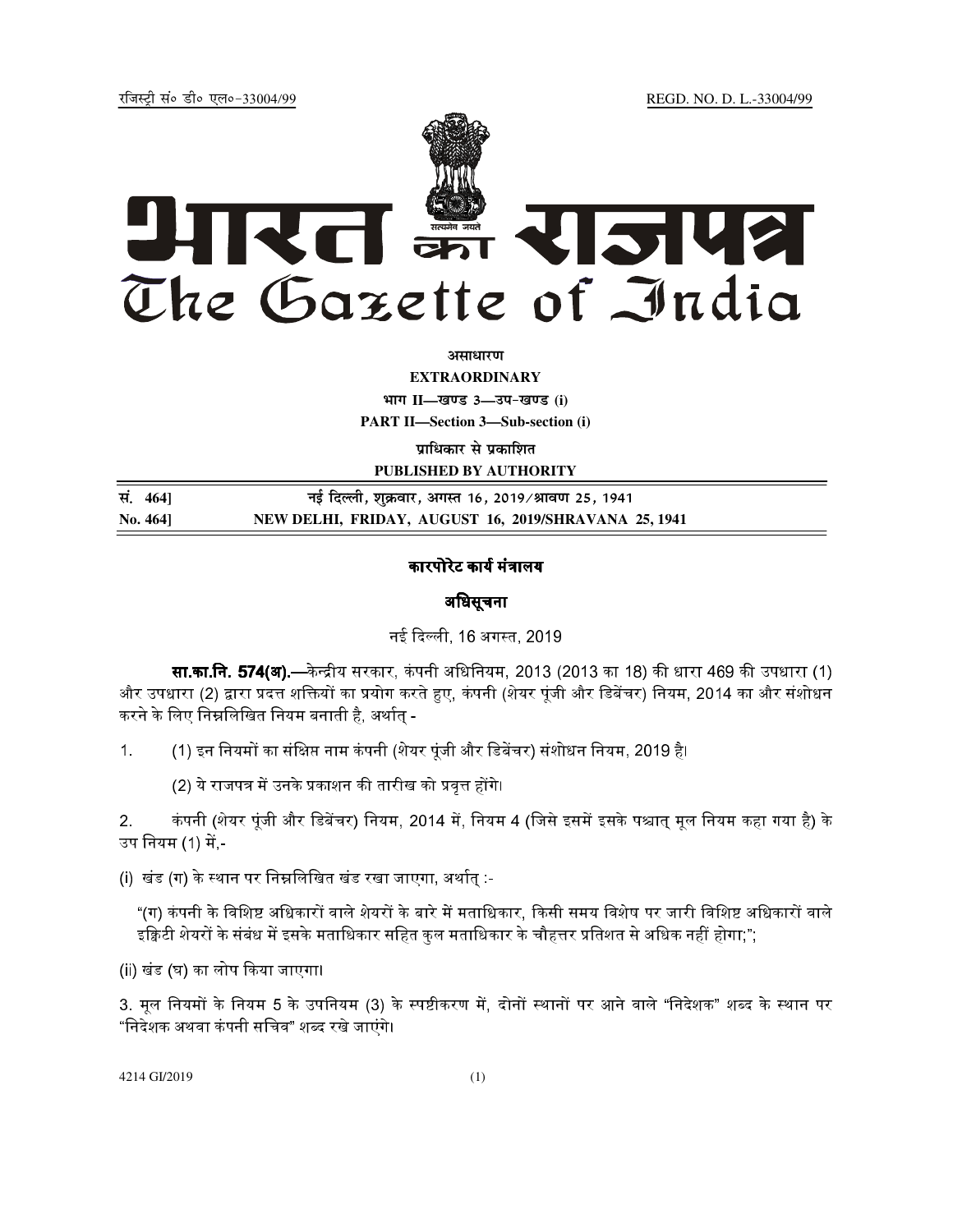- $\overline{4}$ . मूल नियमों के नियम 12 के उपनियम (1) के परंतुक के स्पष्टीकरण में –
	- "औद्योगिक नीति और संवर्धन विभाग द्वारा जारी तारीख 17 फरवरी, 2016 की सा.का.नि. 180(अ)" अक्षरों,  $(i)$ अंकों और शब्दों के स्थान पर "उद्योग संवर्धन और आंतरिक व्यापार विभाग द्वारा जारी तारीख 19 फरवरी. 2019 की सा का नि. 127(अ)," अक्षर, अंक, कोष्ठक और शब्द रखे जाएंगे।
	- (ii) "पांच वर्ष" शब्दों के स्थान पर "दस वर्ष" शब्द रखे जाएंगे।
- 5. मूल नियमों के नियम 18 के उप-नियम (7) के स्थान पर निम्नलिखित उपनियम रखा जाएगा, अर्थात्:-

"(7) कंपनी 31 मार्च को समाप्त होने वाले अगले वर्ष के दौरान परिपक्व होने वाले डिबेंचरों के संबंध में डिबेंचर शोधन आरक्षिति (डिबेंचर शोधन आरक्षिति) और निवेश या जमा राशि की अपेक्षाओं का अनुपालन निम्नलिखित शर्तों के अनुसार करेगी :-

- (क) डिबेंचर शोधन आरक्षिति का सृजन, लाभांश के भुगतान के लिए उपलब्ध कंपनी के लाभ में से किया जाएगा;
- (ख) यथास्थिति, डिबेंचर शोधन आरक्षिति और निवेश या जमा, की पर्याप्तता के संबंध में सीमाएं निम्नलिखित होंगी -
	- सार्वजनिक और निजी रूप से रखे गए डिबेंचरों के लिए भारतीय रिजर्वं बैंक और बैंककारी कंपनियों द्वारा  $(i)$ विनियमित अखिल भारतीय वित्तीय संस्थाओं द्वारा जारी डिबेंचरों के लिए डिबेंचर शोधन आरक्षिति अपेक्षित नहीं है:
	- कंपनी अधिनियम, 2013 की धारा (2) के खंड (72) के अर्थान्तर्गत अन्य वित्तीय संस्थाओं के लिए डिबेंचर  $(ii)$ शोधन आरक्षिति, भारतीय रिज़र्व बैंक के साथ रजिस्ट्रीकृत गैर-बैंकिंग वित्तीय कंपनियों के समान लागू होगी।
	- (iii) सूचीबद्ध कंपनियों के लिए (उपखंड (i) में यथानिर्धारित अखिल भारतीय वित्तीय संस्थान और बैंककारी कंपनियों से भिन्न), निम्नलिखित मामलों में डिबेंचर शोधन आरक्षिति अपेक्षित नहीं है -
	- डिबेंचरों के पब्लिक इश्यू के मामले में -(अ)
		- भारतीय रिज़र्व बैंक अधिनियम, 1934 की धारा 45-झ क के अधीन भारतीय रिज़र्व बैंक में रजिस्ट्रीकृत क गैर-बैंकिंग वित्तीय कंपनियों और राष्ट्रीय आवासीय बैंक में रजिस्ट्रीकृत आवासीय वित्तीय कंपनियों के लिए;
		- अन्य सूचीबद्ध कंपनियों के लिए; ख
	- निजी रूप से रखे गए डिबेंचरों के मामले में, उप-मद क और ख में विनिर्धारित कंपनियों के लिए।  $(3<sup>T</sup>)$ 
		- (iv) असूचीबद्ध कंपनियों (उपखंड (i) में यथा-विनिर्दिष्ट अखिल भारतीय वित्तीय संस्थाओं और बैंकिंग कंपनियों से भिन्न) के लिए –
	- भारतीय रिज़र्व बैंक अधिनियम, 1934 की धारा 45-झ क के अधीन भारतीय रिज़र्व बैंक में रजिस्ट्रीकृत (अ) गैर-बैंकिंग वित्तीय कंपनियों के लिए और राष्ट्रीय आवास बैंक में रजिस्ट्रीकृत आवास वित्तीय कंपनियों के लिए, निजी रूप से रखे गए डिबेंचरों के मामले में कोई डिबेंचर शोधन आरक्षिति अपेक्षित नहीं है।
	- अन्य असूचीबद्ध कंपनियों के लिए, डिबेंचर शोधन आरक्षिति की पर्याप्तता, बकाया डिबेंचरों के मूल्य का दस  $(3<sup>T</sup>)$ प्रतिशत होगी:
		- (v) यदि कोई कंपनी खंड (ख) के उप-खंड (iii) की मद (क) अथवा मद (ख) या खंड (ख) के उपखंड (iv) की मद (ख) में कवर की गई है, तो वह प्रत्येक वर्ष में अप्रैल के 30वें दिन अथवा इससे पूर्व खंड (ख) के उपखंड (iii) की मद (क) अथवा मद (ख) या खंड (ख) के उपखंड (iv) की मद (ख) में कवर की गई किसी कंपनी द्वारा जारी डिबेंचरों के संबंध में. रकम उपखंड (vi) में यथा-उपबंधित किसी एक अथवा एक से अधिक रीतियों में आगामी वर्ष के मार्च माह के 31वें दिन को समाप्त हो रहे उस वर्ष के दौरान परिपक्व हो रहे अपने डिबेंचरों की रकम का कम से कम पंद्रह प्रतिशत, यथास्थिति निवेश अथवा निक्षेप करेगी :

परंतु यथास्थिति निवेशित अथवा निक्षेपित शेष रकम, उस वर्ष के मार्च माह के 31वें दिन की समाप्ति पर उस वर्ष के दौरान परिपक्व हो रहे डिबेंचरों की रकम का किसी भी समय पंद्रह प्रतिशत से कम नहीं होगी।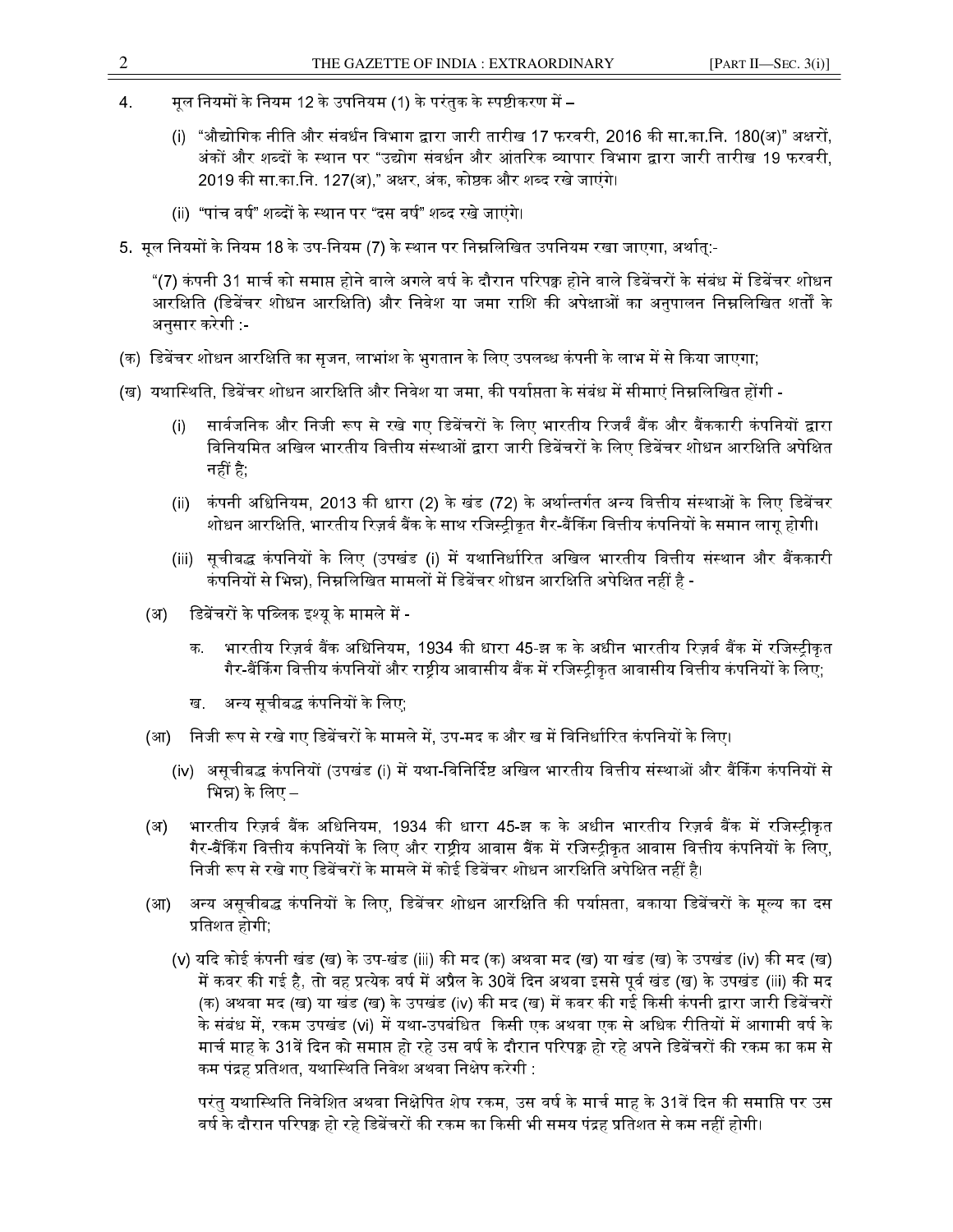- (vi) उपखंड (v) के प्रयोजनार्थ, यथास्थिति, निक्षेपों अथवा निवेशों की रीतियां निम्नानुसार हैं :
	- (अ) किसी अनुसूचित बैंक में निक्षेपों में, धारण के किसी प्रभार से मुक्त;
	- (आ) केंद्रीय सरकार अथवा किसी राज्य सरकार की भारमुक्त प्रतिभूतियों में;
	- (इ) भारतीय न्यास अधिनियम, 1882 की धारा 20 के उप-खंड (क) से (घ) और उप-खंड (ङङ) में वर्णित भारमुक्त प्रतिभूतियों में;
	- (ई) भारतीय न्यास अधिनियम, 1882 की धारा 20 के उप-खंड (च) के अधीन अधिसूचित किसी अन्य कंपनी द्वारा जारी भारमुक्त बांड में :

परंत यथोपरोक्त निवेशित अथवा निक्षेपित रकम का उपयोग ऊपर संदर्भित वर्ष के दौरान परिपक्व हो रहे $\,$ डिबेंचरों के शोधन के अलावा किसी अन्य प्रयोजन के लिए नहीं किया जाएगा।

- (ग) आंशिक रूप से परिवर्तनीय डिबेंचरों के मामले में. इस उपनियम के अनसार डिबेंचर इश्य के अपरिवर्तनीय भाग के संबंध में डिबेंचर विमोचन आरक्षिति का सजन किया जाएगा।
- (घ) डिबेंचर विमोचन आरक्षिति में जमा रकम कंपनी द्वारा डिबेंचर विमोचन के प्रयोजन के सिवाय उपयोग में नहीं लाई जाएगी।

[फा. सं. 01/04/2013-सीएल.V-भाग-III]

के. वी. आर. मूर्ति, संयुक्त सचिव

**टिप्पण :** मूल नियम तारीख 31 मार्च, 2014 की अधिसूचना संख्या सा.का.नि.265(अ) द्वारा भारत के राजपत्र, असाधारण, भाग II, खंड 3 के उप-खंड (i) में प्रकाशित किए गए थे और इसके पश्चात् अधिसूचना संख्या सा.का.नि. 434(अ) तारीख 7.5.2018 की अधिसचना द्वारा संशोधित किए गए।

## **MINISTRY OF CORPORATE AFFAIRS**

## **NOTIFICATION**

New Delhi, the 16th August, 2019

**G.S.R. 574(E).—**In exercise of the powers conferred by sub-sections (1) and (2) of section 469 of the Companies Act, 2013 (18 of 2013), the Central Government hereby makes the following rules further to amend the Companies (Share Capital and Debentures) Rules, 2014, namely: -

1. (1) These rules may be called the Companies (Share Capital and Debentures) Amendment Rules, 2019.

(2) They shall come into force on the date of their publication in the Official Gazette.

- 2. In the Companies (Share Capital and Debentures) Rules, 2014, in rule 4 (hereinafter referred to as the principal rules), in sub-rule (1), -
- (i) for clause (c), the following clause shall be substituted, namely:-

 "(c) the voting power in respect of shares with differential rights of the company shall not exceed seventy four per cent. of total voting power including voting power in respect of equity shares with differential rights issued at any point of time;" ;

- (ii) clause (d) shall be omitted.
- 3. In the principal rules, in rule 5, in sub-rule (3), in the Explanation, occurring at both the places, for the word "director", the words "director or company secretary" shall be substituted.
- 4. In the principal rules, in rule 12, in sub-rule (1), in proviso to Explanation,
	- (i) for the letters, figures, brackets and words "G.S.R. 180 $(E)$ , dated 17<sup>th</sup> February, 2016 issued by the Department of Industrial Policy and Promotion" the letters, figures, brackets and words "G.S.R.  $127(E)$ , dated  $19<sup>th</sup>$  February, 2019 issued by the Department for Promotion of Industry and Internal Trade" shall be substituted. ;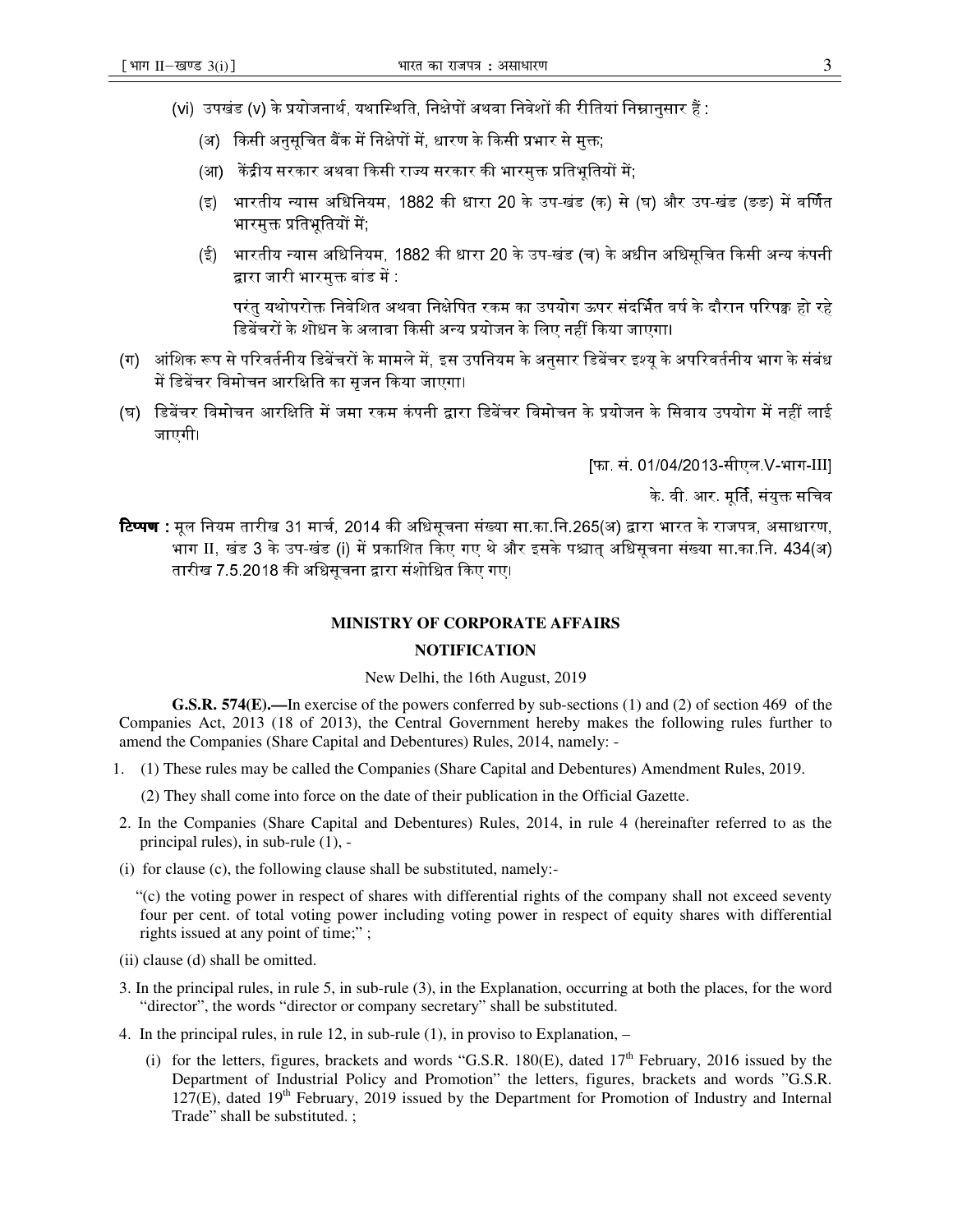(ii) for the words "five years", the words "ten years" shall be substituted.

5. In the principal rules, in rule 18, for sub-rule (7), the following sub-rule shall be substituted, namely: -

"(7) The company shall comply with the requirements with regard to Debenture Redemption Reserve (DRR) and investment or deposit of sum in respect of debentures maturing during the year ending on the  $31<sup>st</sup>$  day of March of next year, in accordance with the conditions given below:-

- (a) Debenture Redemption Reserve shall be created out of profits of the company available for payment of dividend;
- (b) the limits with respect to adequacy of Debenture Redemption Reserve and investment or deposits, as the case may be, shall be as under;-
	- (i) Debenture Redemption Reserve is not required for debentures issued by All India Financial Institutions regulated by Reserve Bank of India and Banking Companies for both public as well as privately placed debentures;
	- (ii) For other Financial Institutions within the meaning of clause (72) of section 2 of the Companies Act, 2013, Debenture Redemption Reserve shall be as applicable to Non –Banking Finance Companies registered with Reserve Bank of India.
	- (iii) For listed companies (other than All India Financial Institutions and Banking Companies as specified in sub-clause (i)), Debenture Redemption Reserve is not required in the following cases -
	- (A) in case of public issue of debentures
		- A. for NBFCs registered with Reserve Bank of India under section 45-IA of the RBI Act, 1934 and for Housing Finance Companies registered with National Housing Bank;
		- B. for other listed companies;
	- (B) in case of privately placed debentures, for companies specified in sub-items A and B.
		- (iv) for unlisted companies, (other than All India Financial Institutions and Banking Companies as specified in sub-clause (i)) -
	- (A) for NBFCs registered with RBI under section 45-IA of the Reserve Bank of India Act, 1934 and for Housing Finance Companies registered with National Housing Bank, Debenture Redemption Reserve is not required in case of privately placed debentures.
	- (B) for other unlisted companies, the adequacy of Debenture Redemption Reserve shall be ten percent. of the value of the outstanding debentures;
		- (v) In case a company is covered in item (A) or item (B) of sub-clause (iii) of clause (b) or item (B) of sub-clause (iv) of clause (b), it shall on or before the  $30<sup>th</sup>$  day of April in each year, in respect of debentures issued by a company covered in item (A) or item (B) of subclause (iii) of clause (b) or item (B) of sub-clause (iv) of clause (b), invest or deposit, as the case may be, a sum which shall not be less than fifteen per cent., of the amount of its debentures maturing during the year, ending on the  $31<sup>st</sup>$  day of March of the next year in any one or more methods of investments or deposits as provided in sub-clause (vi):

Provided that the amount remaining invested or deposited, as the case may be, shall not at any time fall below fifteen percent. of the amount of the debentures maturing during the year ending on  $31<sup>st</sup>$  day of March of that year.

(vi) for the purpose of sub-clause (v), the methods of deposits or investments, as the case may be, are as follows:—

- (A) in deposits with any scheduled bank, free from any charge or lien;
- (B) in unencumbered securities of the Central Government or any State Government;
- (C) in unencumbered securities mentioned in sub-clause (a) to (d) and (ee) of section 20 of the Indian Trusts Act, 1882;
- (D) in unencumbered bonds issued by any other company which is notified under sub-clause (f) of section 20 of the Indian Trusts Act, 1882: